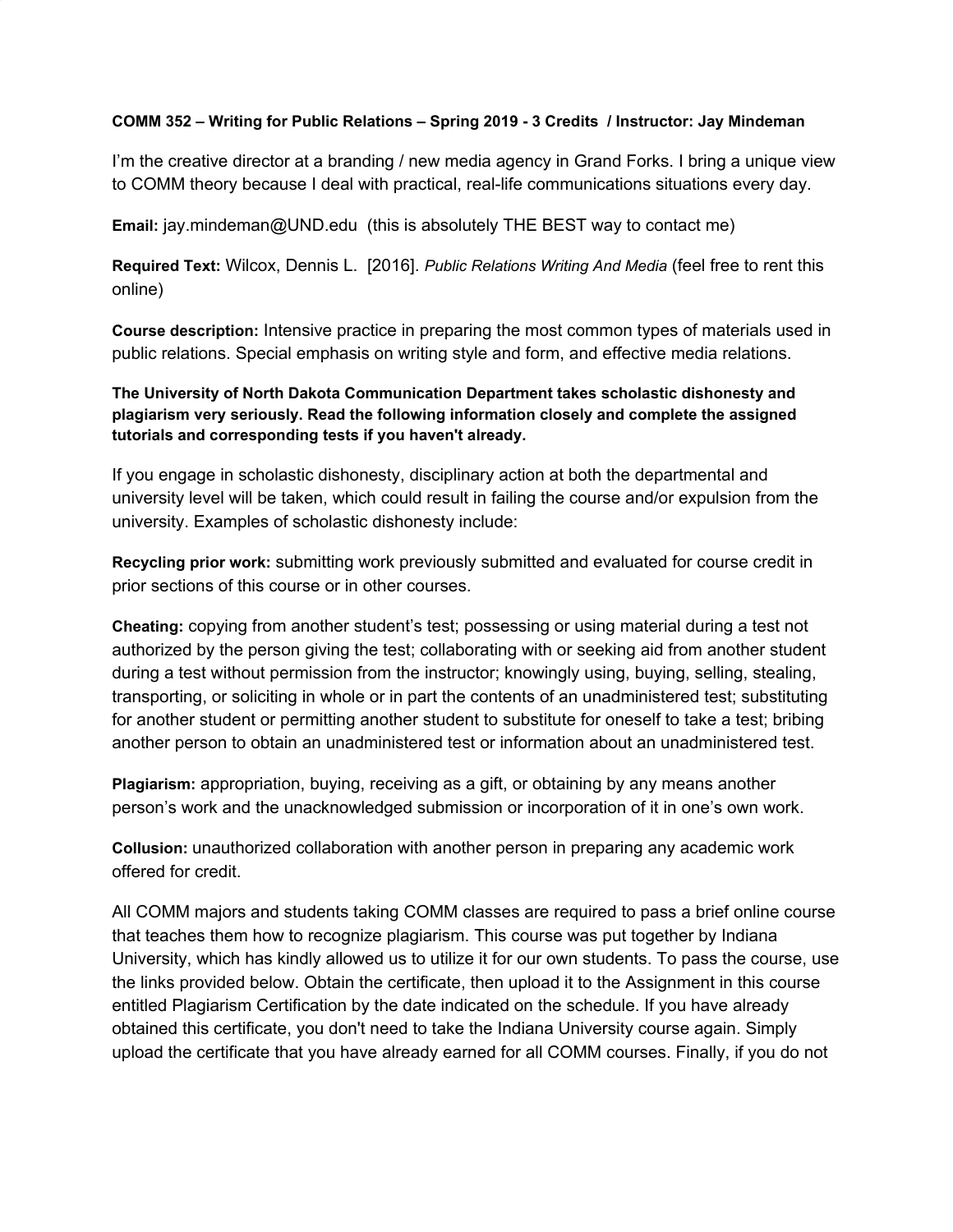turn in this certificate by the deadline indicated on the schedule, you will not receive a grade for this course.

**Watch the "How to Recognize Plagiarism" tutorials here:**

https://www.indiana.edu/~academy/firstPrinciples/index.html

## **and learn about registration / certification tests here:**

https://www.indiana.edu/~academy/firstPrinciples/certificationTests/index.html

**MY OWN COURSE DESCRIPTION:** The field of public relations exists in a fascinating place somewhere between journalism and advertising. Unlike journalism, PR has a goal, and it is often financial. Unlike advertising, PR is committed to presenting information in a straightforward manner. A good PR writer understands the difference between these disciplines. A very good professional writer can master them all. In this course, you will hear my take on the topics from the book. While the book includes segments from PR professionals, I will add my own. I will tell you how writing for PR happens in the business world, and then I expect you to put those lessons to work. **Read the book. Watch the lectures. Take notes.** *All information presented in the* lectures or the book will be fair game for tests and papers, and any techniques presented in the lecture *and book should be applied to your assignments.*

**STRUCTURE:** This class is primarily split into two parts: lectures about topics and techniques in public relations and writing assignments that discuss those lectures and put those techniques into practice. There will also be two written exams made up of short answer essay questions.

**LECTURES:** View all lectures via the Tegrity Classes link in their entirety. Each will be roughly 30-45 minutes long. Take notes, anything I say in the lecture may appear on a test and should be considered as you write your assignments. While parts of the book may seem a little out of date, my lectures will be much more current, including additional discussion regarding new media.

**ASSIGNMENTS:** You will be expected to turn in a writing assignment (no larger than 12 point type, double spaced) regarding most lectures. *See the schedule / calendar for specific dates, times and due dates.* Instructions, etc. will be found under the "Assignments / Exams" link, and will not be available once the due date has passed. Any unexcused late work in this course will result in a grade of zero.

**TESTS:** There will also be two tests made up entirely of short answer essay questions and writing projects – one midterm and one final. Again, see the calendar for specific dates. They are open book tests and do not require a proctor. These tests will ask you to put the lessons from the course into action (for example, you may be asked to write a news release, social media posts or even a public service announcement).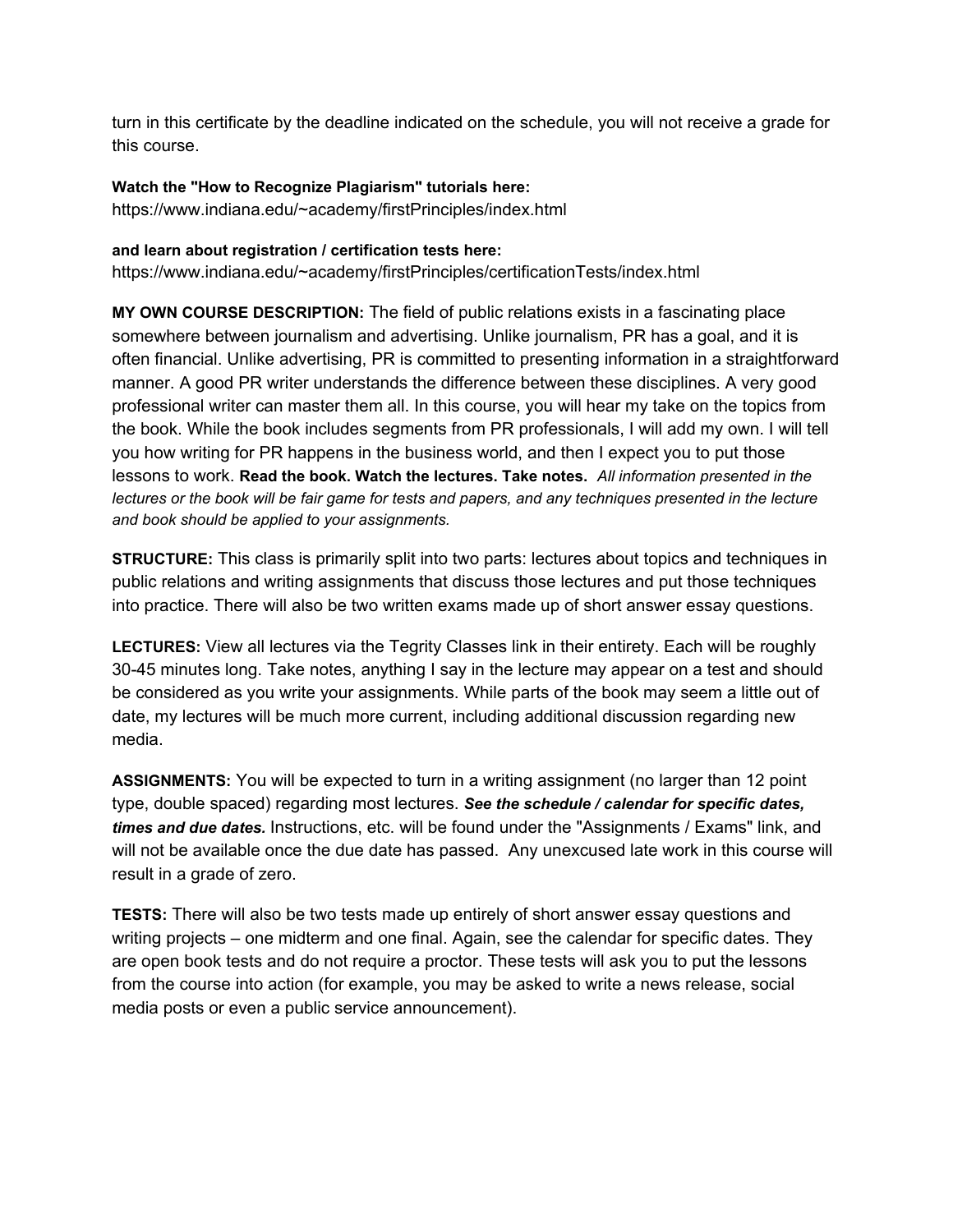**GRADING:** I will expect the same responsibility from you as you will give your boss or clients after you graduate. That means don't miss assignments, do make deadlines. Treat this like a business, and you'll do great.

## **Grades are calculated like this:**

Weekly Writing Assignments: 120 points (12 assignments X 10pts)

Mid-term: 100 points

Final Test: 100 points

Final Grade = Total Points / 3.2

The Communication Department is committed to bringing the richness of cultural diversity to all students. Through active engagement, the Communication Department endeavors to provide multicultural opportunities, to reduce cultural stereotypes, to embrace cultural differences, and to promote respect for cultural diversity. All Students are subject to the University of North Dakota Code of Student Life, including, but not limited to, issues of Scholastic Dishonesty.

To request disability accommodations, please call Disability Services at 777-3425.

All Comm majors and pre-majors will be added to the Comm Program Listserv. The purpose of the listserv is to keep students informed of opportunities to enhance their educational experience at UND. Contact the Communication Program office (und.comm@email.und.edu) if you would like to be removed from the listserv or if you are not receiving messages and would like to be added.

**Mission:** The mission of the Communication Program is to provide students with a broad understanding of human communication in various contexts, across diverse cultures, and through multiple systems. The program engages students in lifelong learning that addresses socially and globally pressing communication challenges through scholarly, creative, critical, and practical curriculum and instruction.

**Goals:** We seek to achieve this mission by designing an interdisciplinary curriculum that respects the liberal arts tradition and exposes students to a variety of theoretical and practical experiences to become informed, engaged, and ethical global citizens.

In particular, this course focuses on Goals 1 and 2 of the following:

Goal 1. Students will understand key foundational communication theories and best practices, and will be able to apply these concepts to scholarly and professional scenarios.